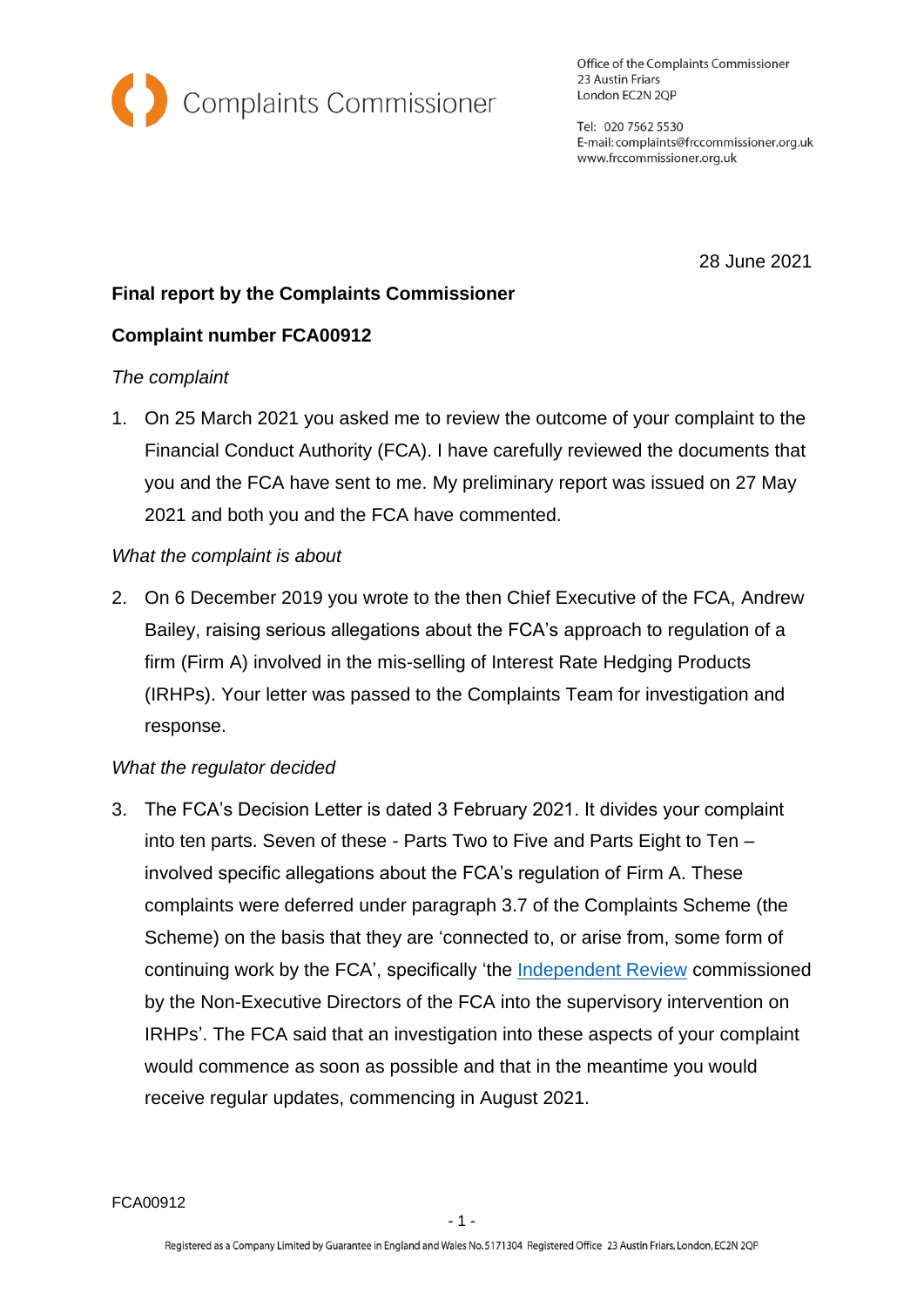- 4. Part One of your complaint was that 'the FCA, and in particular Andrew Bailey, are at all times compromised in prioritising the stability of the UK financial system ahead of legal and regulatory rights of recovery for [Firm A's] victims by:
	- a. The controlling mechanisms of the Bank of England (BoE), HMT and/or through the
	- b. Financial Policy Committee (FPC), to put the stability of the UK financial system ahead of legal rights of recovery for consumers.
	- c. Andrew Bailey's conflicts of interests with a 'foot in every camp' as a Director of the Prudential Regulatory Authority, a member of the Court of Directors of the Bank of England (BoE) and the CEO of the FCA'.
- 5. The FCA said that this aspect of your complaint was excluded from the Scheme because it 'relates to the relationships between the BoE, HMT, PRA and FCA and to the functions undertaken by the CEO of the FCA and their involvement with, and links to, those organisations', which are not set by the FCA and are therefore not 'relevant functions' for the purposes of the Scheme.
- 6. The FCA also declined to investigate Parts Six and Seven of your complaint, which alleged misconduct by a specific FCA staff member, on the basis that they were not made by the person directly affected as required by paragraph 3.2 of the Scheme. In addition, the FCA said that these complaints had not been brought within 12 months (paragraph 3.3). You were invited to submit any evidence of reasonable grounds for this delay.

## *Why you are unhappy with the regulator's decision*

7. You contacted me on 25 March 2021 to be within the three months' time limit provided in the Scheme for bringing complaints to my office. You have formally requested that I review the FCA's decision.

#### *My analysis*

8. *Part One -* The Scheme covers complaints arising in connection with the exercise of, or failure to exercise, any of the regulators' 'relevant functions'. The relevant functions of the FCA are its functions other than legislative functions (paragraph 1). I am therefore satisfied that it was reasonable for the FCA to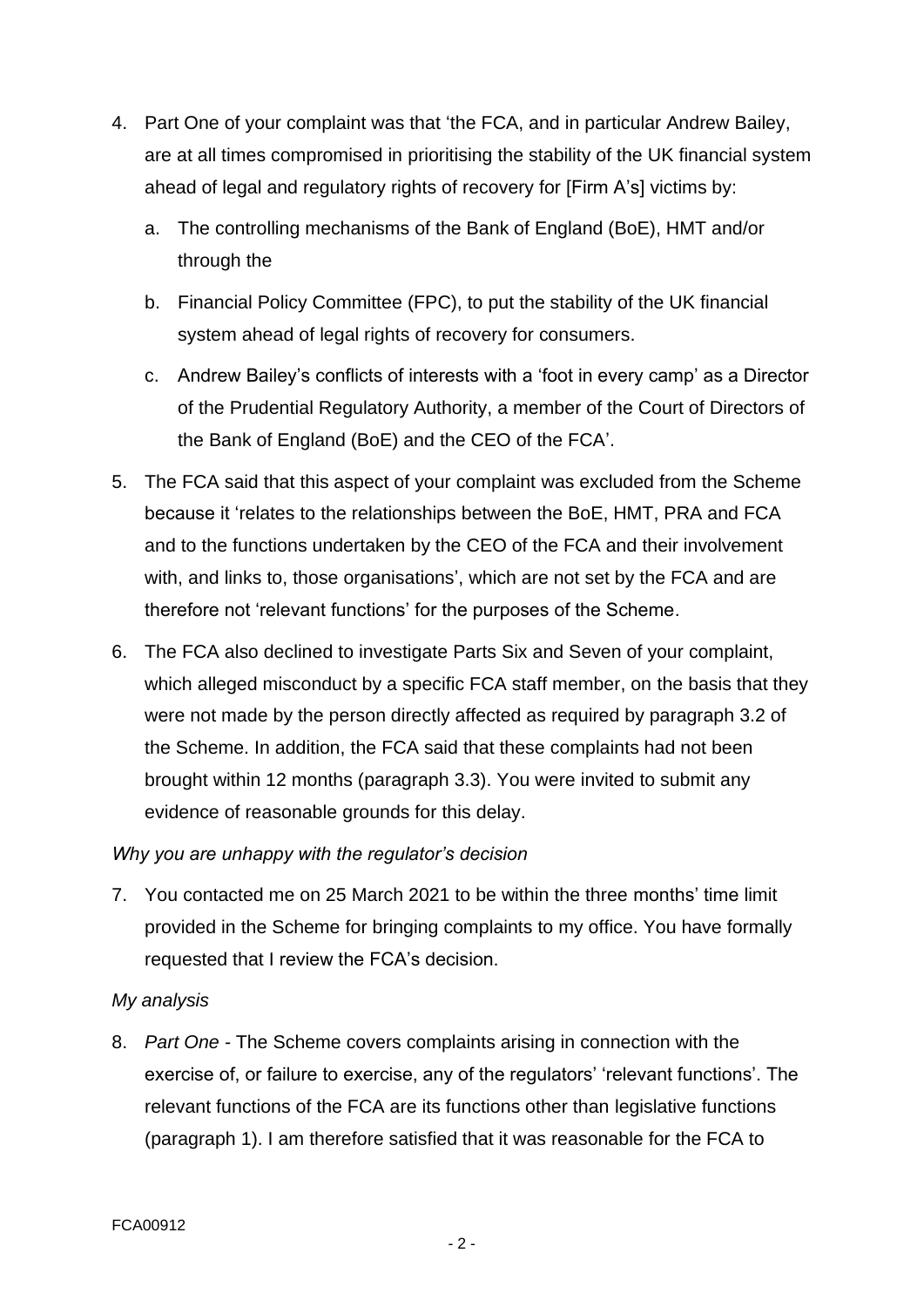exclude Part One of your complaint on the basis that the relationships between the regulators, the FPC and HM Treasury are not covered by the Scheme.

- 9. *Parts Six and Seven* These aspects of your complaint involved responses given to a third party by an FCA staff member before January 2018. The FCA said that these matters could not be investigated under the Scheme for two reasons: they were not brought by the person directly affected and they were out of time. You were invited to provide any evidence of reasonable grounds for being out of time.
- 10. The Scheme says that:
	- a. 3.2 Complaints can be made by anyone who is directly affected by the way in which the regulators have carried out their functions, or anyone acting directly on such a person's behalf, provided that the complaint meets the requirements of the Scheme. To be eligible to make a complaint under the Scheme, a person must be seeking a remedy (which for this purpose may include an apology) in respect of some inconvenience, distress or loss which the person has suffered as a result of being directly affected by the regulators' actions or inaction.
	- b. 3.3 Complaints should be made within 12 months of the date on which the complainant first became aware of the circumstances giving rise to the complaint. Complaints made later than this will be investigated under the Scheme only if the complainant can show reasonable grounds for the delay.
- 11. You have told me that you only became aware of some of these issues in April 2018 and that they continued to be raised with the FCA by the third party throughout 2018*,* including email exchanges continuing into December 2018 to which no reply was ever made by the FCA. You have told me that this failure to respond should not be used to 'run the clock down' and 'ignore these vital issues and numerous complaints (expressions of dissatisfaction)'.
- 12. It may be helpful if I set out more fully these aspects of your complaint and the FCA's response to it. 'Person A' is the FCA staff member, who had left the organisation by January 2018; 'Person B' is the third party, who was eventually joined into your complaint to the FCA; 'Firm C' is the firm you are representing. The complaints were (Part Six) that Person A had either intentionally misled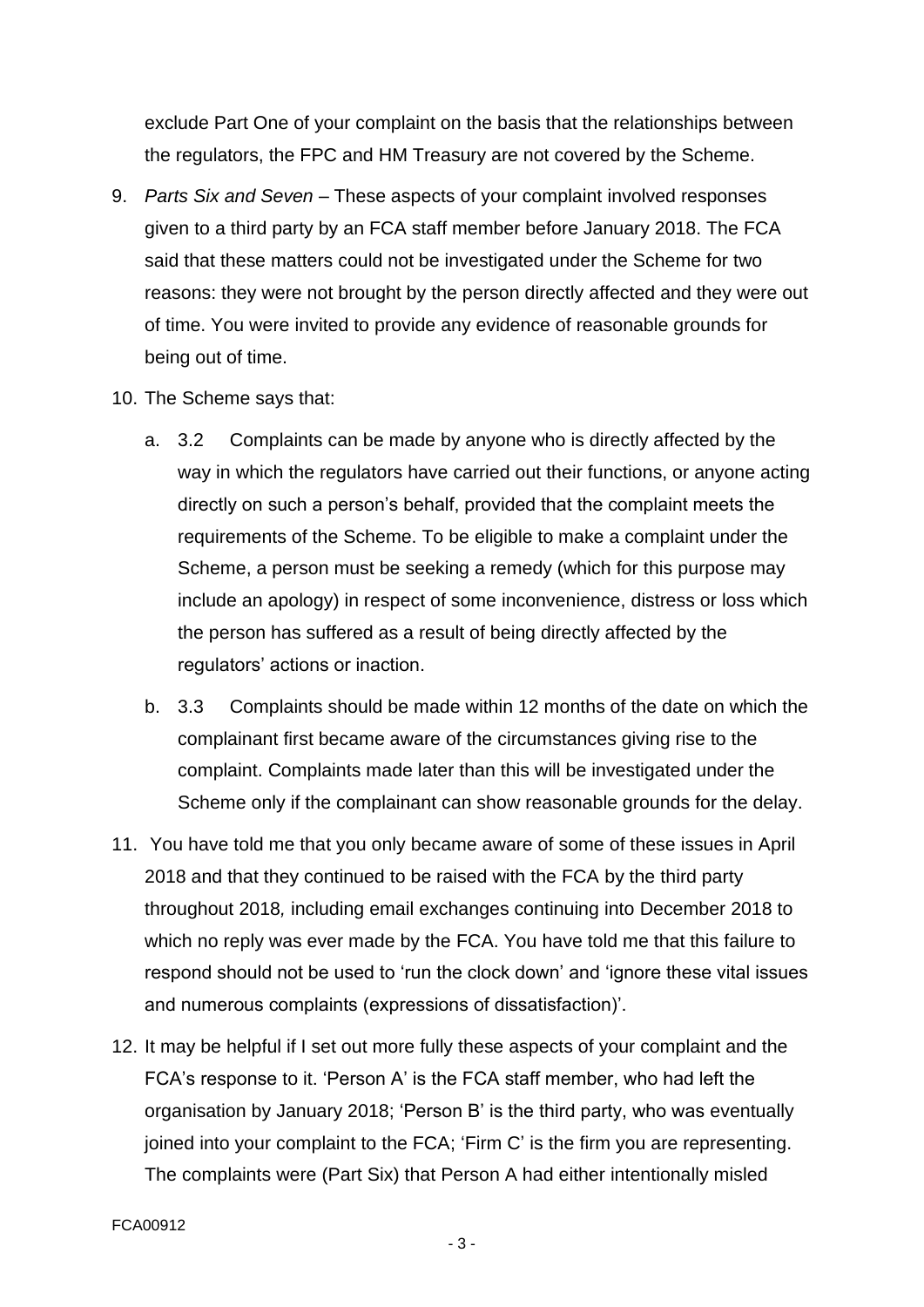Person B or, once shown that Person B's allegations were correct, ignored evidence of failings and (Part Seven) that Person A wilfully (or negligently) and repeatedly misinterpreted FCA rules and misled Person B in order to protect the best interests of Firm A over Firm C and the wider group of affected consumers.

13. The FCA's complaint response of 3 February 2021 says:

#### **'Our response to Parts Six and Seven**

I do not consider we are able to investigate these parts of your complaint under the Scheme. This is because paragraph 3.3 of the Scheme states complaints should be made within 12 months of the date on which the complainant first became aware of the circumstances giving rise to the complaint. All of the responses to queries you received from Person A would have been received no later than January 2018. Further, given your arguments about Person A's responses I feel you must have been dissatisfied with them at the time they were given – so I am satisfied you raised the complaint more than 12 months after you became aware. We can look at complaints after this 12-month time bar if you have reasonable grounds for the delay in complaining. If you do, please send me evidence of this as soon as possible; otherwise I will not investigate your complaint under the Scheme.

In addition, 3.2 of the Scheme states:

*"Complaints can be made by anyone who is directly affected by the way the regulators have carried out their functions, or by anyone acting on their behalf…"* You have confirmed that [Person B] does not wish these points to be treated as his complaint. Instead, you have indicated that you are complaining as [Person B] made these exchanges public and, I assume you feel, that you or [Firm C] relied on them somehow. However, the FCA's correspondence with [Person B] was (from the perspective of the FCA) not for publication. If it was reprinted in full, I feel it would have been clear that it was private correspondence. As such, I find that this aspect of the complaint is also outside of 3.2 of the Scheme as [Firm C] could not reasonably argue that it was impacted or directly affected by private correspondence to which it was not a party to [sic]."**'**

14. I have found the FCA's response to be rather unhelpful on these parts of your complaint, as on the one hand it says that you are not the person 'directly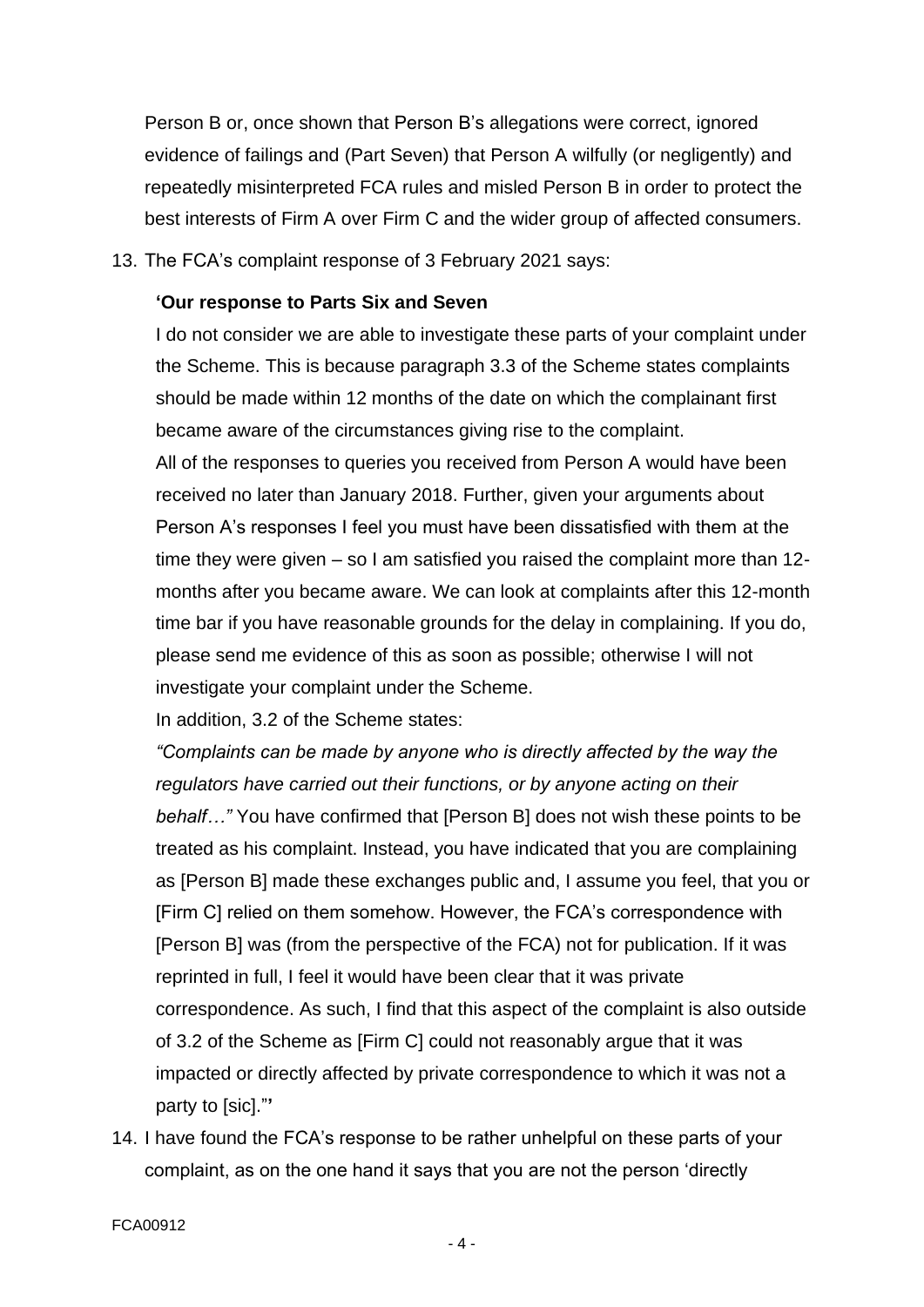affected' and therefore cannot complain, while on the other it invites you to provide any evidence of the reasons for bringing these complaints out of time. In its response to my preliminary report, the FCA has told me that it has noted these comments.

- 15. I note that your complaint is dated 6 December 2019, on behalf of individuals in Firm C. Based on your comments on my preliminary report, I have looked again at the 2018 correspondence between the FCA and Person B, taking into account an email exchange on 14 December 2018 that you indicate left some of Person B's questions unanswered. I accept that this was a continuation of correspondence, and that your complaint was made within 12 months of this exchange. I am therefore not satisfied that it was reasonable for the FCA to decline to investigate these complaints on the basis that they were made out of time (paragraph 3.3 of the Scheme).
- 16. At the start of its complaint investigation in December 2019, the FCA asked you if Person B was representing Firm C when previously corresponding with the FCA on this matter. Your response was that he was 'engaged in a direct dialogue with the FCA over his concerns that the FCA was not enforcing the Rules, on Firm A in particular, correctly in relation to IRHP sales in particular'. On this basis, and despite the fact that the email exchanges have as the subject line the name of Firm C, I think it was reasonable for the FCA to decline to investigate these complaints under paragraph 3.2. of the Scheme. The core issues underlying the complaint will be considered by the IRHP review and the FCA's Complaints Team will be looking at those matters once the review is concluded and the deferral ends.
- 17. *Parts Two to Five and Parts Eight to Ten* The FCA has deferred the remainder of your complaints. The Complaints Scheme says:

'3.7 A complaint which is connected with, or which arises from, any form of continuing action by the regulators will not normally be investigated by either the regulators or the Complaints Commissioner until the complainant has exhausted the procedures and remedies under FSMA (or under other legislation which provides for access to the Scheme) which are relevant to that action. The complainant does not have to be the subject of continuing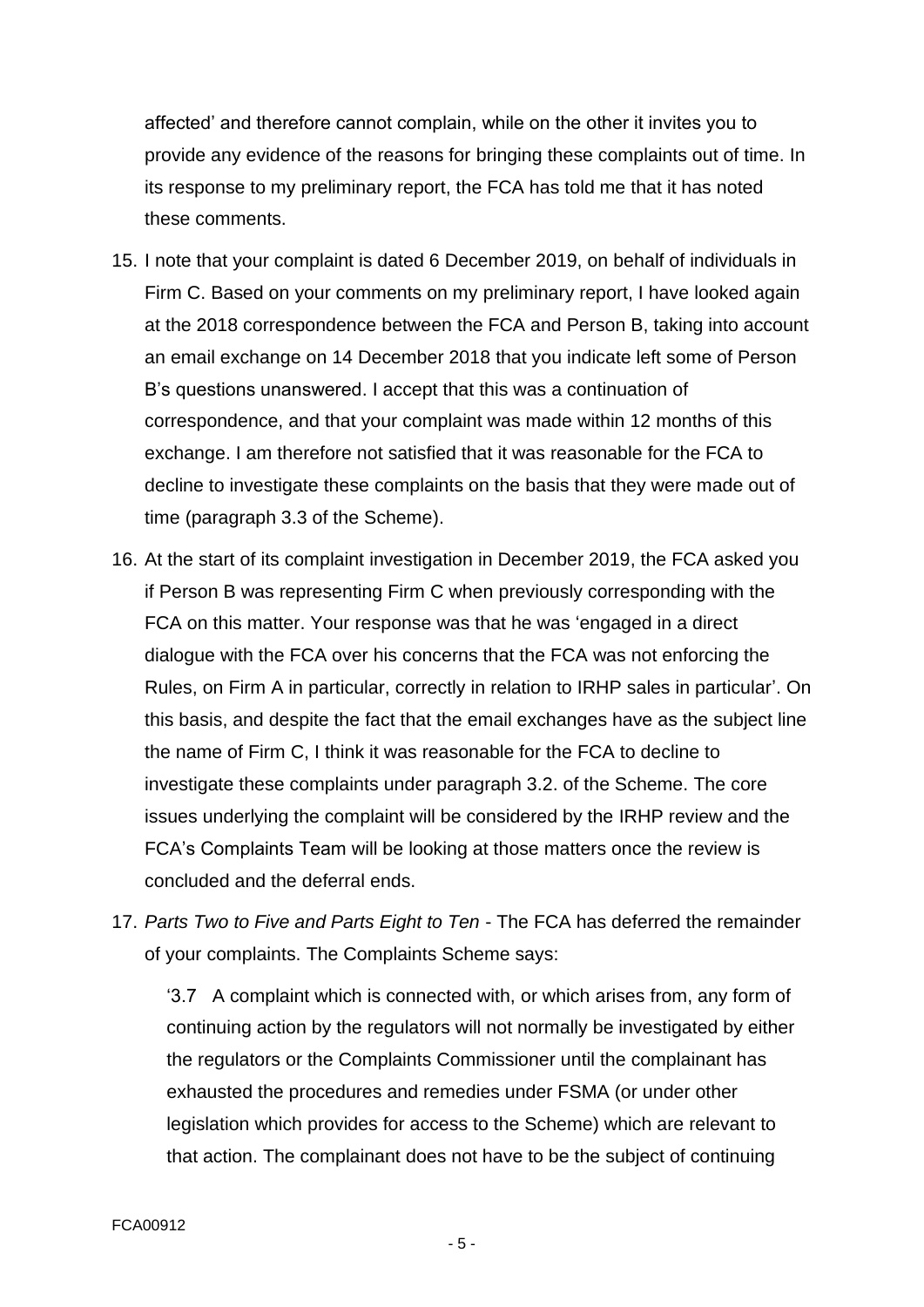action by the regulators for this provision to be engaged. An investigation may start before those procedures are completed if, in the exceptional circumstances of the case, it would not be reasonable to expect the complainant to await the conclusion of the regulators' action and that action would not be significantly harmed.'

18. This wording is not particularly clear but the intention behind it is to ensure that a complaints investigation does not adversely affect or prejudice continuing regulatory action, including in your case an independent review. I am satisfied that this is a reasonable approach in all the circumstances and you have not told me that you disagree with this. The FCA reviews its deferral decisions every six months and you will be able to contact me again if you remain dissatisfied after the FCA has considered and responded to your complaint.

#### *My decision*

19. I have concluded that:

- a. It was reasonable for the FCA to exclude Part One of your complaint for the reasons given.
- b. It was reasonable for the FCA not to investigate Parts Six and Seven of your complaint on the grounds that they were not brought by the person directly affected.
- c. It was reasonable for the FCA to defer the remainder of your complaint pending the outcome of the independent review into IRHP. I note that you will be provided with regular updates, commencing in August 2021. You will be able to revert to my office if you remain dissatisfied once the FCA has been able to consider and respond to these aspects of your complaint.
- d. In my preliminary report, I said that the FCA should have offered you an ex gratia compensatory payment to acknowledge the time taken to respond to your complaints (14 months). Although the issues you raised were complex and you received regular updates, the internal process to determine how the FCA was going to respond to your concerns took far too long. I recommended that the FCA offers to pay you £125 for the distress and inconvenience caused to you by this. The FCA agrees that it took too long and has referred me to the apology offered to you for this in its letter of 3